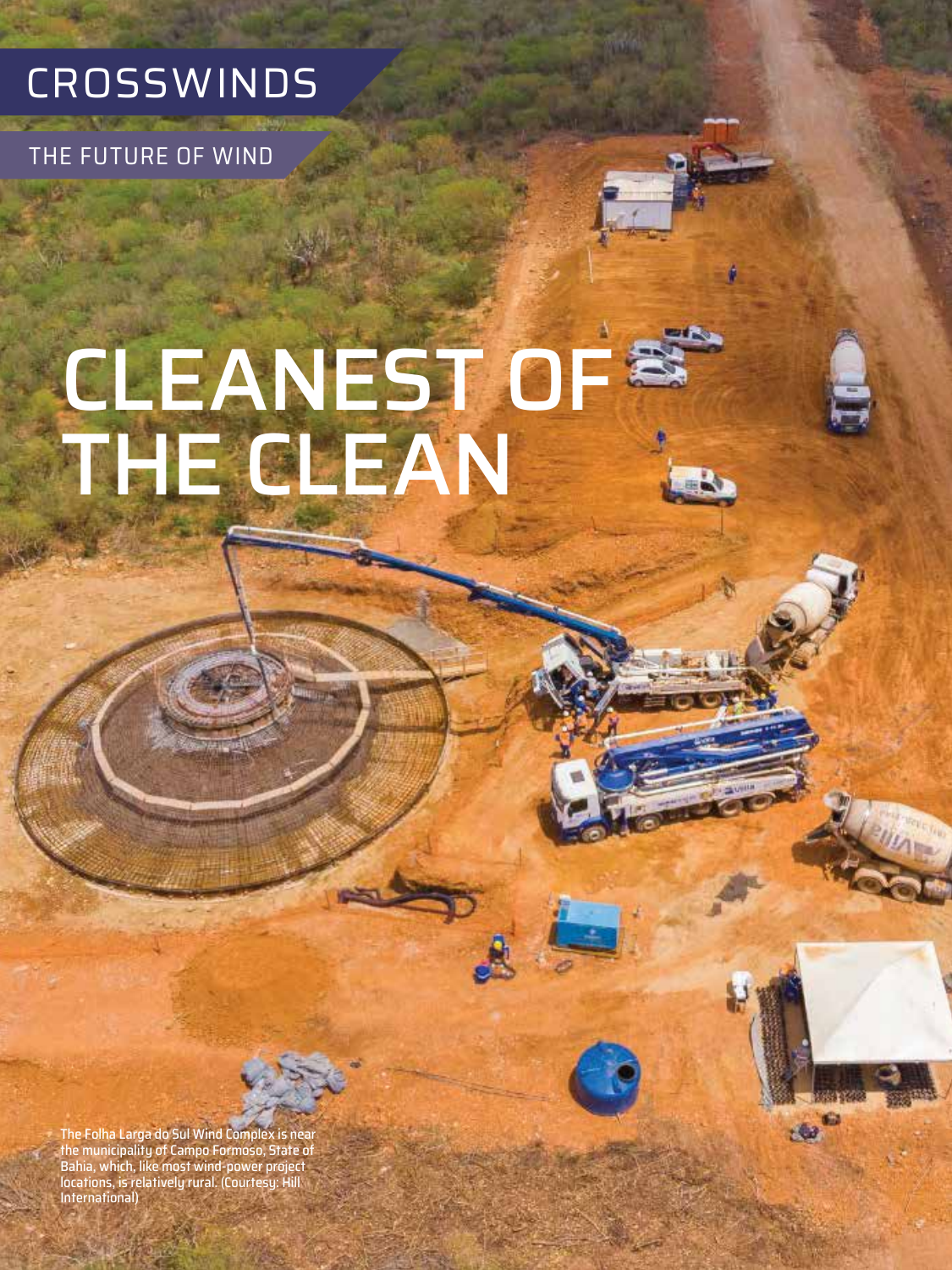## *Brazilian wind farms produce more than megawatts.*

#### **By LEONARDAS MITRULIS**

y definition, every form of renewable energy offers<br>
environmental benefits. Whether for solar, wind,<br>
geothermal, or any of the many other renewable<br>
sources, there is no extraction process and no car-<br>
bon release into t environmental benefits. Whether for solar, wind, geothermal, or any of the many other renewable sources, there is no extraction process and no cartion process. However, each renewable energy source has a distinct environmental profile, impact on the location's community, and footprint. When considered against these factors, wind energy may be the least impactful and the most beneficial type of renewable source available today.

"Like all renewable energy projects, wind farms emit no CO2 beyond the initial manufacturing and construction process," said Marcelo Herrmann, director of operations for Hill International's Brazilian operations, where the company is managing several wind-farm projects. "But wind farms also have several other environmental advantages beyond the absence of greenhouse gasses."

Herrmann said that, unlike solar farms, for example, wind farms are relatively unobtrusive once complete. Farmers can continue to plant their crops and ranchers can graze livestock within the footprint of wind farms, for example.

"There is significantly less environmental impact both during and after construction with wind farms," Herrmann said. "Solar farms require a large footprint, geothermal needs a cooling tower and condenser facilities, and obviously hydroelectric needs some kind of dam and a reservoir built. With wind farms, there is only the turbines capturing the power of the wind."

#### LESS INVASIVE

According to Herrmann, the construction process for wind farms is also less invasive than other types of renewables.

These advantages are all on display at the Folha Larga do Sul Wind Complex, owned by Casa Dos Ventos, one of the leading developers of wind power projects in Brazil. Hill, with partner L&M Engineering, is providing project management support for the project, which will ultimately have a total installed capacity of 152 MW, composed of 36 4.2-MW wind-power generators, each with a height of 105 meters, a 160-MW substation 34.5/230 KV, and a 50-kilometer 230 kV transmission line, all connected to the national system through an existing substation.

The complex is near the municipality of Campo Formoso, State of Bahia, which, like most wind-power project locations, is relatively rural.

Herrmann points out this remoteness provides another advantage of wind power: training and jobs for the local population.

"The project generates income for and improves the quality of life of the land owners, both large and small, who lease their land for tower placement — both through the immediate jobs the project creates and through the training offered," he said. "I believe there are some 4,000 families receiving more than a combined R\$10 million (US\$2.15 million) a month for allowing wind projects to be present on their lands in Brazil — and, again, this is all without significant disruption to their farming and ranching operations."

Notably, as compared to solar farms, which are necessarily on large plots in deserts, wind farms produce local payments and jobs over the long-term.

#### PROTECTING THE ENVIRONMENT

The project process itself also involves several steps to protect the local environment. Herrmann said a key part of the Hill team's work on the project is making sure construction itself has only a minimal impact on the communities where the work takes place.

"We consider the residents of the project locale as stakeholders," he said. "Yes, they have agreed to the inconvenience of a major construction project on their land. But we are sensitive to their concerns regarding noise, dust, and other disturbances, and make sure the contractor follows the prescribed plans for staging and logistics, deliveries, and other items."

Herrmann said this also applies to the project schedule. "As much as possible, we take into account planting and harvest times, which are critical to the area's economy," he said. "These events are worked into the project schedule, further reducing our impact. Certainly, all types of construction projects should take steps to plan work around major community and local events, but I like to think we go the extra step for our clients and our projects."

"In the end, our work is about protecting Casa Dos Ventos from the myriad of risks a project of this type can experience," Herrmann said. "We work with the entire team to help ensure risk and opportunities are weighed and measured before work begins, from schedule slippage due to local conditions to long-range economic and political risks. This all helps to make certain the project delivered is the project Casa Dos Ventos intended."

### HISTORY OF SUPPORT

Hill has a long history of supporting wind power projects in Brazil, which is the eighth-largest producer of wind-generated power. Since 2007, Hill has helped deliver more than 107 wind plants, generating the equivalent of approximately 2.9 GW of installed capacity, with 1,534 wind turbines installed.

Currently, Hill is managing the construction of 24 wind farms in Brazil, totaling approximately 660 MW with 186 wind turbines installed in the States of Bahia and Rio Grande do Norte. At Folha Larga do Sul, work on the 23 kilometers of access roads to allow delivery of the turbine components is underway, as are the foundations for the turbines. Final completion and commissioning is scheduled for July 2020.

"By my calculations, Hill has helped to build nearly onethird of all the wind energy projects in Brazil," Herrmann said. "Folha Larga do Sul exemplifies our approach to these